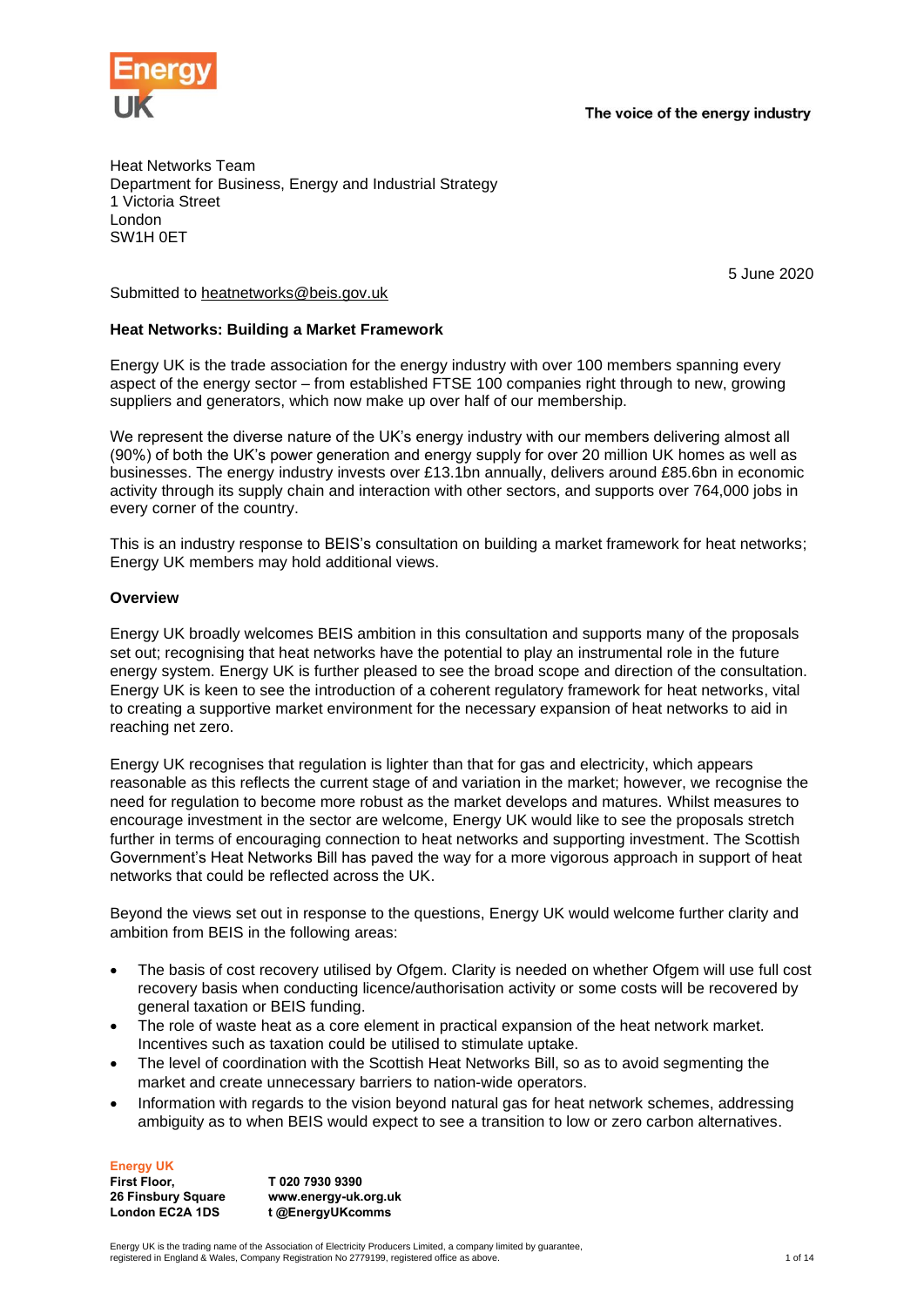- Consideration of demand assurance frameworks. These would aid delivery of the required investment into the market aligned with net zero.
- Further efforts in promoting and sponsoring heat network schemes to Local Authorities (LA's), which may be crucial insofar as ensuring developments continue

Energy UK would welcome the opportunity to discuss further with BEIS or any other interested stakeholders. If this is of interest, please feel free to contact Energy UK using the below contact details.

Melody Carraro **Policy Manager** melody.carraro@energy-uk.org.uk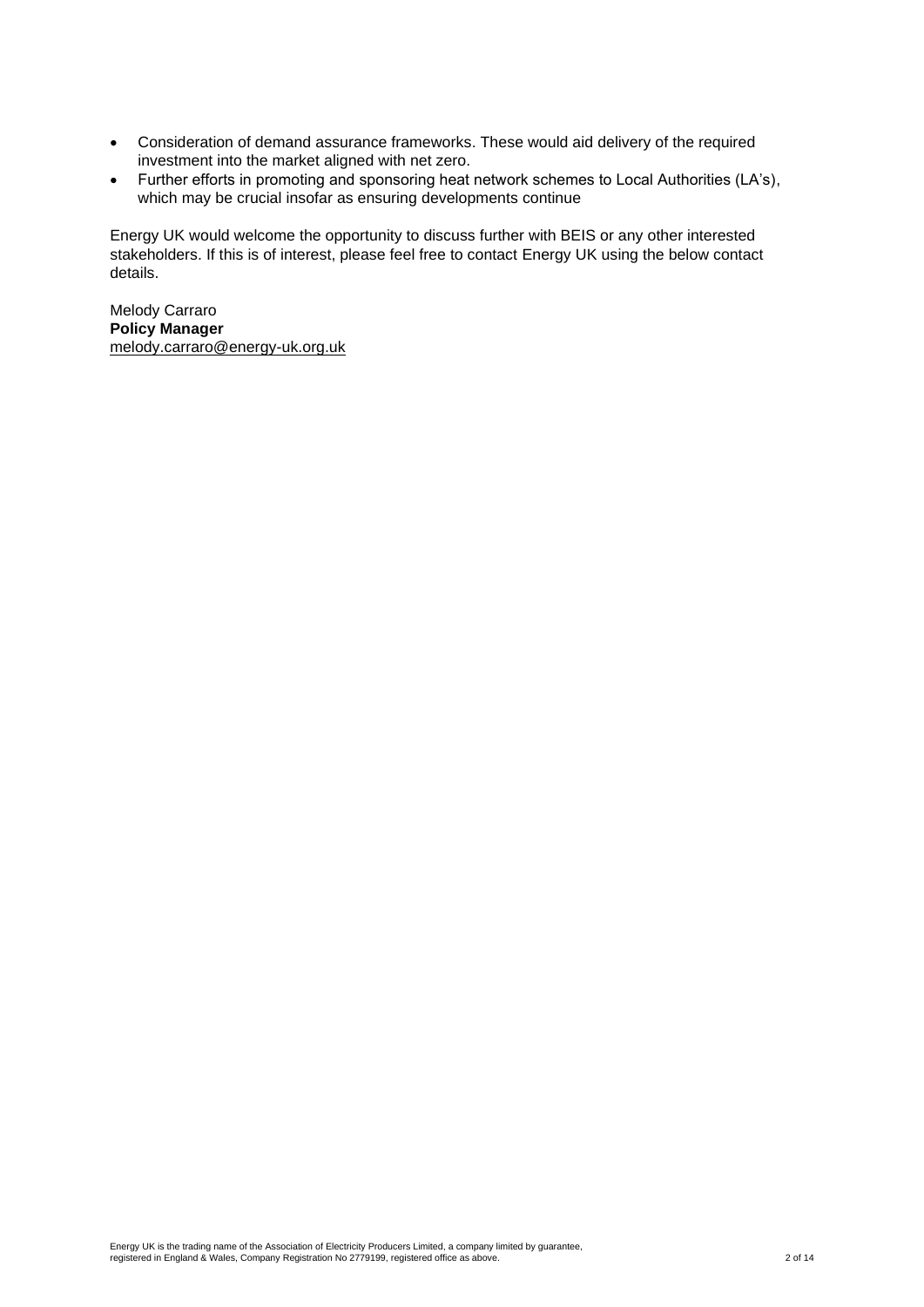# **Consultation questions**

## **Regulatory Framework overview**

#### Q1. Do you agree with the inclusion of micro-businesses within consumer protection requirements?

- *Members agree and are cognisant of the need for robust protections for both domestic and microbusiness customers; however, note that domestic and microbusiness needs will diverge to some extent.*
- *In the energy retail market, the CMA (Energy Market Investigation 2016) Ofgem (ongoing Microbusiness Strategic Review), and independent research have acknowledged the differing priorities and experiences of these two customer groups. This is likely to be reflected in the provision of heating and cooling as the market grows.*
- *If appointed as regulator, Ofgem has significant experience in developing policies for consumer protection, and will have the means to act where it finds detriment and poor consumer outcomes. Developing the appropriate levels of protection for these distinct customer groups will be a key priority.*

Q2. Do you agree that consumer protection requirements should not cover nondomestic consumers (other than micro-businesses)?

- *Yes. Larger businesses will generally be well placed to understand and protect their interests in relation to heat provision.*

Q3. Do you agree with our proposed approach to a definition of heat network, including that it should cover ambient temperature networks but not ground source heat pumps with a shared ground loop? Are there network arrangements you think would not be covered by this and which should, or vice versa?

- *When defining the scope for market regulation, BEIS / the regulator should not explicitly exclude specific heat technologies which include a shared service upon which customers are dependent (albeit with more direct control of consumption and use).*

# **Proposed regulatory approach**

Q4. Do you consider Ofgem to be the appropriate body to take on the role of regulator for heat networks? If not, what would be an alternative preference?

- *Whilst there is acceptance of the arguments made in favour of Ofgem being appointed as independent regulator, further quantification of the cost benefits would be welcome. Some Energy UK members feel that other ways in which consumer benefits could be delivered have not been sufficiently deployed in a transition to Ofgem adapting established practices for this developing sector.*
- *Some further exploration of the role of self-regulation, goals-based regulation and coregulation would be welcomed in any next stage impact assessment, only as a means to facilitate a transition from the existing approach.*

### **Regulatory model options**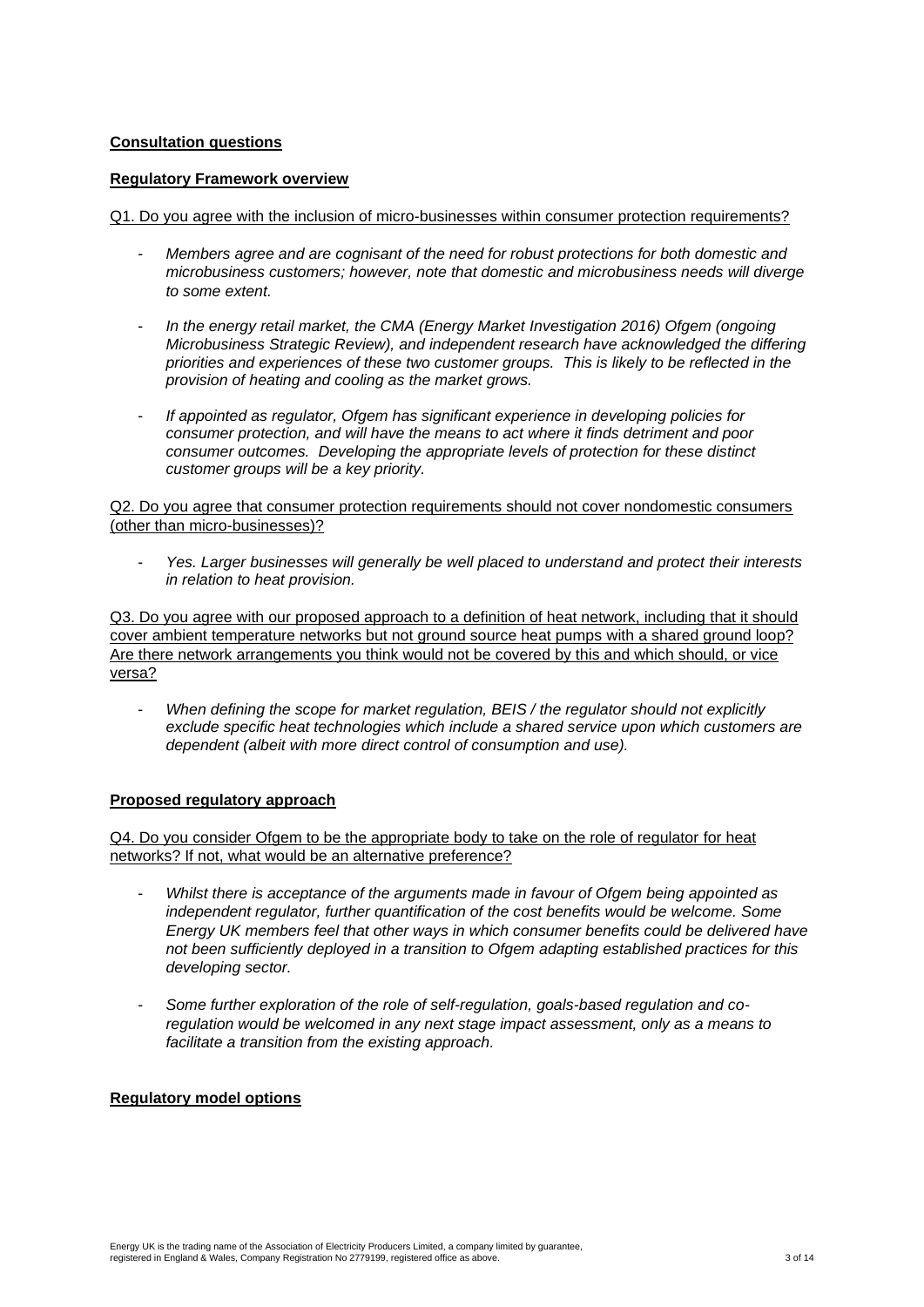Q5. Do you agree that the proposed regulatory model is appropriate for the regulation of heat networks?

- *While most members agree with the proposed approach, the accompanying impact assessment did not include sufficient information on the relative costs and benefits of each regulatory option for members to reach a fully informed view on the preferred model. There is some concern over unidentified or underestimated costs that would be faced by industry, with the potential for these costs to stifle growth and undermine the competitiveness of heat networks.*
- *However, at this stage, of the options considered, a General Authorisation model, with an optional License conferring rights and powers would be preferable.*

Q6. Which entity should be responsible and accountable for regulatory compliance, particularly where the heat supplier and heat network operator are not the same entity? Please explain why you think this.

- Given the diversity of heat network scheme structures, it is a challenge to set a sole role for *regulatory accountability. Delivery of specific outcomes may be dependent on multiple parties.*
- *Most heat network scheme contractual arrangements will explicitly assign liabilities and define the responsibilities of parties. This could provide a single nominated party from a scheme to act as point of contact for the regulator.*

Q7. Do you agree that consumer protection requirements during the operation and maintenance project stage should be regulated, such as pricing, transparency and quality of service?

- *Yes.* 

Q8. Should there be a de minimis threshold below which a) very small domestic schemes and/or b) non-domestic schemes with very few domestic consumers are exempted from any of the regulatory requirements proposed in this framework? Please explain why you think this.

- *With regards to applying consumer protection regulations to heat network participants, Energy UK would urge against a de minimis or indeed any other threshold, as this will compromise consumer standards and could lead to a two tier market, whereby participants may seek to limit the size of developments to avoid 'being caught' within the remit of these standards. This could also potentially disincentivise necessary investment in the kind of large-scale schemes which are necessary to meet the government's ambitions for this market.*
- *Similarly, the allocation of costs and fees should be fairly applied at scheme level to ensure smaller participants cannot escape making a proportionate financial contribution to the regulatory framework. If any threshold is determined as necessary by BEIS, this should be significantly lower than the Indicative Size Threshold currently referred to in the proposals ('2,000 customers'). Ideally only standalone networks which would truly be at significant detriment (due to scale) would be entitled to relief from consumer protection obligations and any other standards.*

Q9. Should there be a size threshold above which larger schemes are subject to more detailed regulation and scrutiny? If so, what type of threshold would you consider most appropriate?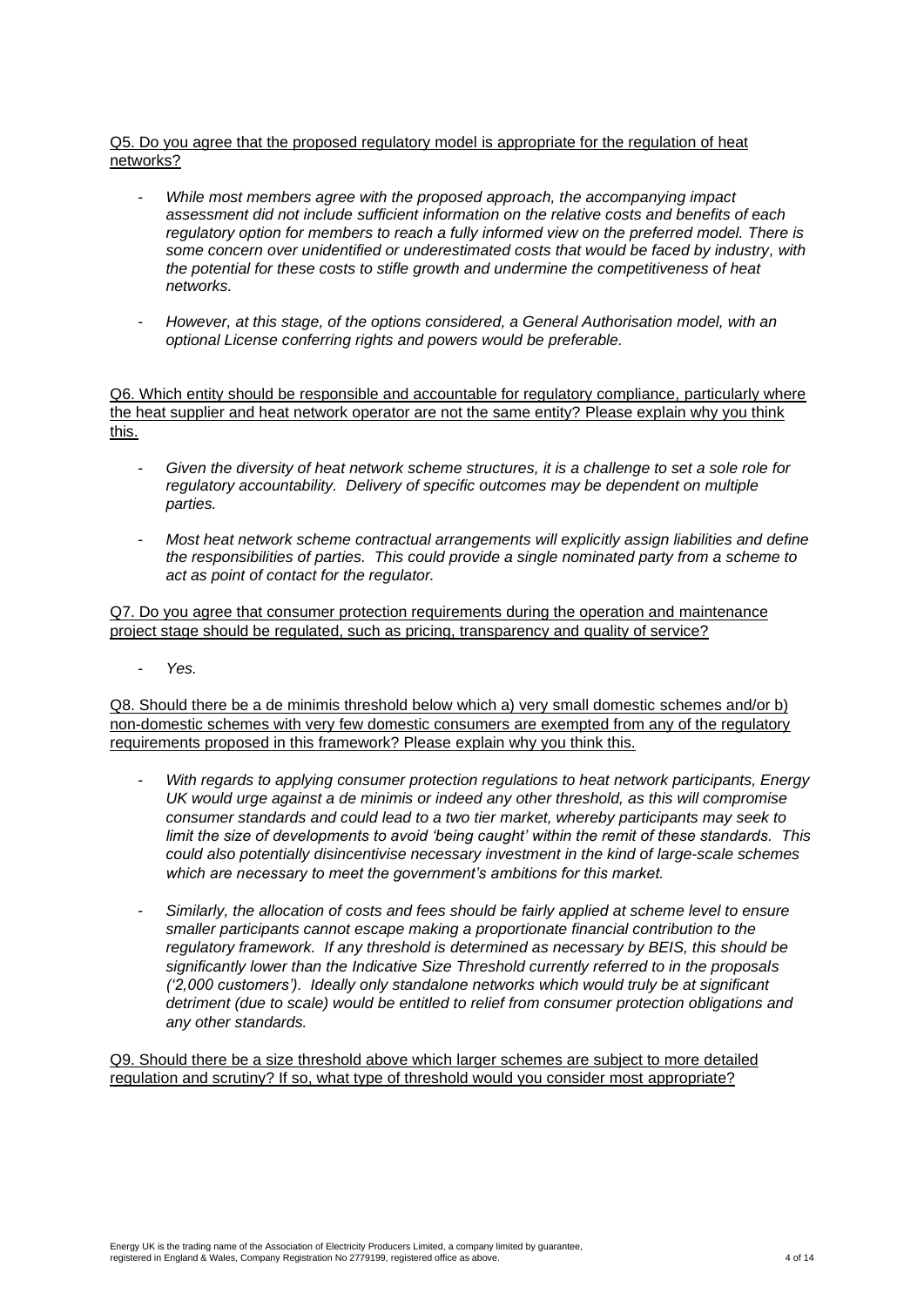- *All domestic and microbusiness heat network customers should receive appropriate protection and levels of service, regardless of the scale of the relevant scheme through which they are served.*
- *Ofgem can scale levels of compliance monitoring for schemes on a risk-based approach sufficient to prevent, detect, or remedy detriment. Targeting large scale schemes without cause could damage investor confidence and stunt needed development of large schemes.*

Q10. Should an optional licence be available for entities seeking rights and powers? If not, what other approaches could be considered?

- *Yes; this will drive cost reduction for development and potential extension of schemes.*

Q11. Are there any other adjustments that could be made to the proposed model to enable it to work better?

- *Policy measures to support market growth (e.g. heat zones and concessions) or any stimulus package should be implemented at the same time to the Regulatory framework.*

## Q12. Are there circumstances in which transitionary arrangements should be introduced? If so, in what circumstances might these apply and for what length of period?

- *Energy UK recognises the need for existing and new schemes to fall within the scope of the market framework over time to ensure equivalent levels of consumer protection as are seen in other elements of the energy sector.*
- *To minimise the harm of a retrospective application of legislation or regulations, the use of defined transitional periods and support for schemes transitioning could be of great use. Existing contractual protection for changes in law may only provide limited financial protection and change in law protection will vary from project to project.*
- *Guidance for and engagement with scheme operators and owners will be vital to a low impact transition, maintaining existing resilience of the market and avoiding the potential for disruption to consumers.*

# **Enforcement powers**

Q14. How should government and the regulator ensure that enforcement action is proportionate and targeted? Are there particular considerations for not for profit schemes?

- *Whether under self-regulation, co-regulation or and independent regulator, the approach to enforcement should be based upon evidence of effectiveness and established best practice principles, such as those developed by the OECD.*
- *Should an independent regulator be appointed, it should set out its approach to enforcement and its compliance priorities for heat networks (mindful of the nascent nature of the current market). A clear methodology for calculating and imposing penalties should be communicated for customer and investor confidence.*
- *Regarding not-for-profit schemes: Customers will not have a choice in the organisation which provides the heat service to their abode, especially where such schemes are linked to social or community housing. While the impact of financial penalties on these organisations should be considered, customers should not be left at detriment as a result.*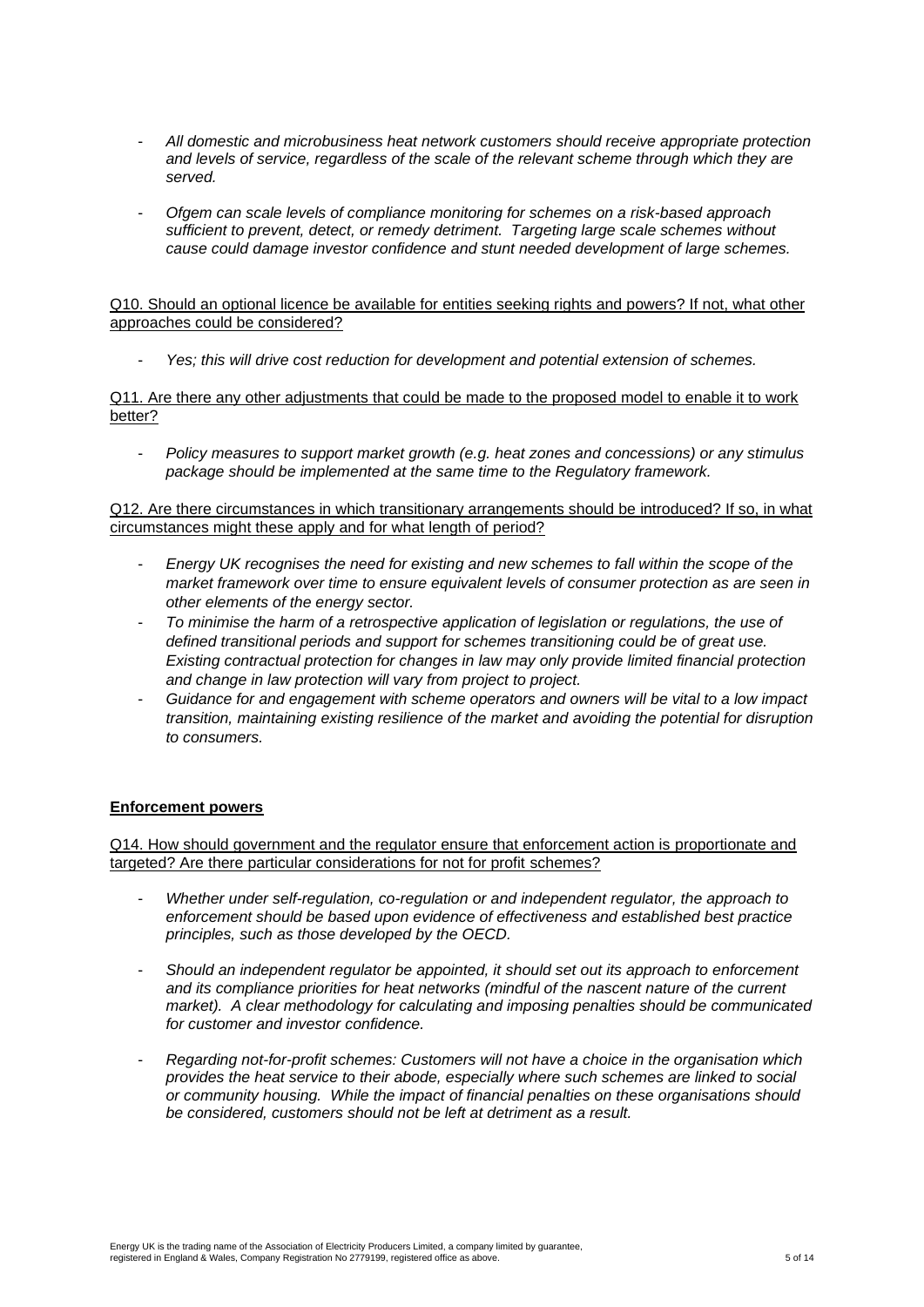Q15. Do you agree that imposing fines and removing a licence/authorisation are an appropriate and adequate set of enforcement actions for the regulator of the heat network market?

- *Energy UK broadly agrees with this approach. However; with regards to issuing fines, Energy UK believes it would be a disproportionate approach to pursue to calculate any fines on the basis of the entire organisation so to speak. As such, any fine should be calculated on an asset basis, so as not to deter larger organisations who are considering entering the market.* 

Q16. Do you agree that the regulator should have powers to impose penalties at the entity level which are proportionate to its size, in a scenario where there are repeated or systemic failures across multiple schemes owned or operated by the same entity?

- *Any penalties should be proportionately applied consistent with the methodology set out. The scale of the penalty should relate to the consumer detriment resulting from the misdemeanour and taking account of any exceptional circumstances and strength of evidence available.*
- *During a transition period, penalties should be calculated only at asset level. Only once an established and tested framework is in place may it be appropriate to consider wider additional penalties based on systematic failure to abide by regulatory frameworks.*

Q17. Do you agree that the regulator should have powers to revoke an authorisation for single networks owned or operated within a group scenario, so that the entity would still be authorised or licensed to operate those networks within the group that remain in compliance? If not, what alternative approach might the regulator take?

- *Yes; this flexibility is appropriate.* 

Q18. If compliance issues are more widespread within the group of networks owned or operated by the same entity, do you agree that the regulator should be able to revoke the authorisation or licence for the entity as a whole covering its entire group of networks? If not, what alternative approach might the regulator take?

- *Members would expect the revocation of authorisation or license to be actioned as an absolute last resort. In order to avoid this, enforcement should primarily focus on measures which do not exceed the cost to redress the value of consumer detriment experienced.*
- *Energy UK recommends that any regulatory framework for heat networks utilise public reporting of performance and non-compliance to incentivise pre-emptive action in a cost effective manner.*
- *It is crucial that a clearly defined system is in place to ensure customers are not negatively impacted. Given the fact that Heat Networks differ insofar as infrastructure in comparison to gas or electricity, Energy UK would recommend a bespoke SOLR system to be developed accordingly.*

Q19. Do you agree that individual domestic consumers should have access to ombudsman services for redress? Do you have any views as to which ombudsman is best placed to provide this function for heat networks?

- *Yes.*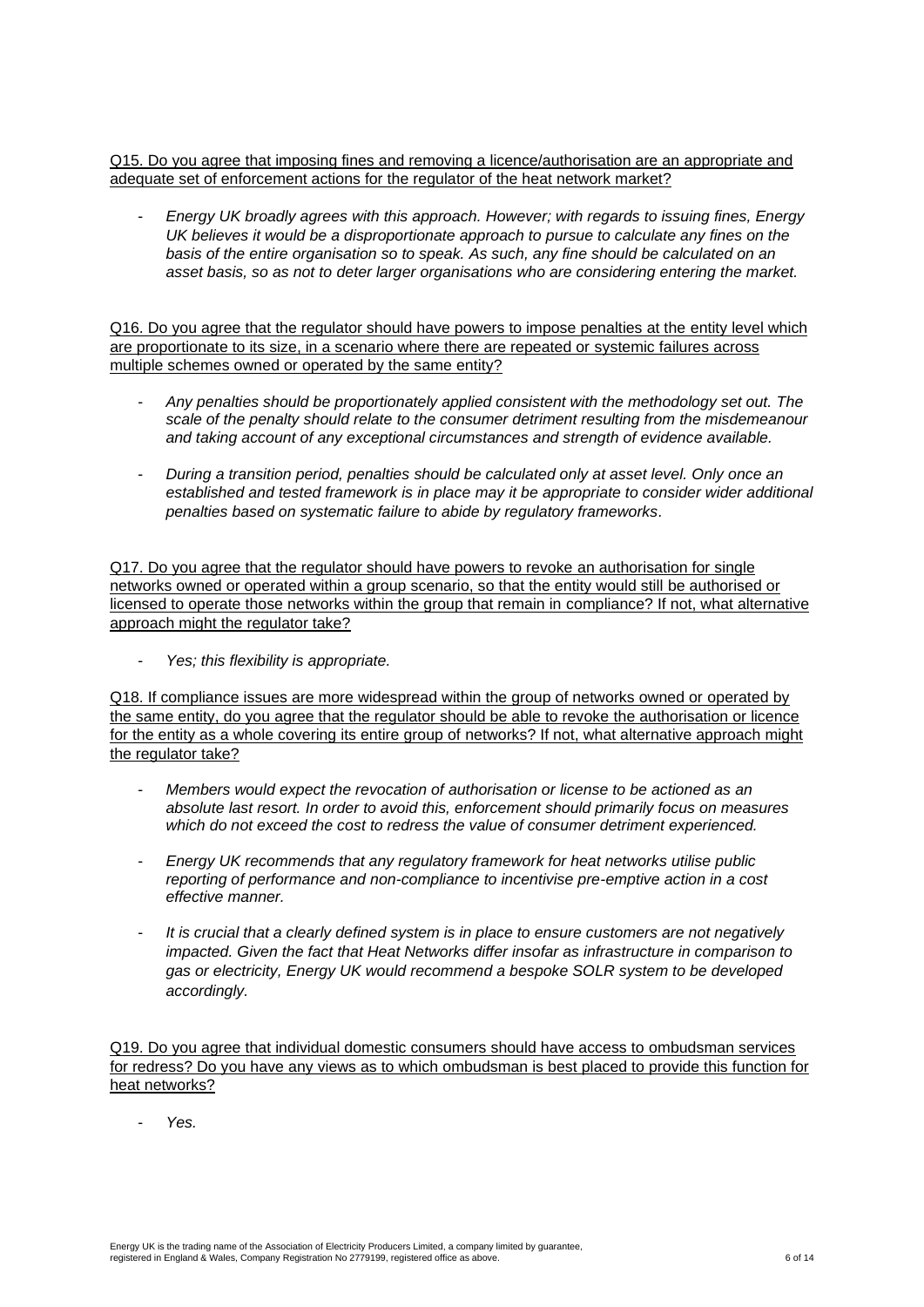# **Step-in Arrangements**

Q20. Do you agree that step-in arrangements are necessary both to cover the risk of stranded consumers and as a deterrent against sustained failure to meet the regulatory requirements? If not, why?

- *Members are broadly supportive of BEIS's contingency arrangements to guard against consumer and industry detriment in the event of participants becoming insolvent or otherwise having their authorisation/license revoked. This will additionally encourage market entry and expansion by financially robust participants of good conduct. In the operational sphere, contractual arrangements must explicitly assign liabilities which mitigate a vacuum in provision to consumers in the event of supplier/participant insolvency.*

Q21. Do you have any examples of approaches we should be considering as we develop the step-in arrangements?

- *Schemes should be required to have contingency plans in place to maintain service provision to customers. Regulatory procedures should act as a check and back stop to ensure standards are delivered, should these arrangements fail.*
- *A number of Energy UK members hold their own (typically commercially sensitive) approaches already in place, and these should be explored in developing common approaches.*

# **Transparency**

Q22. Do you agree that the provision of minimum information would help consumers in making decisions at pre-contractual stages of property transactions?

- *Yes.*

Q23. Do you agree that heat suppliers should be responsible for developing information and guidance for prospective consumers? If yes, what minimum information should be included?

- *Yes. Outside of user guides and information on payments which should be handled by the organisation with a direct relationship with the end-consumer, it should not be the responsibility of the heat network supplier to develop the information; however, it should be the responsibility of the supplier to make it easy for customers to find guidance available. If there are specific issues related to a specific heat network, such information should be made available by the organisation directly.*
- *The heat network developer should thus only be responsible for information quality and availability up to the point of first operation and/or handover to the operating entity. A duty on heat network operators should then be limited to making available accurate information to the transacted customer, landlord or building owner on an annual basis, for onward communication to a prospective end-consumer by heat suppliers.*
- *To provide flexibility for changing market conditions, the minimum information to be provided should initially be set out in a Code of Practice or equivalent and not enshrined in regulation. This can be adapted into the regulatory framework over time.*
- *As a matter of good practice, heat network operators should also be expected to respond to queries from prospective consumers.*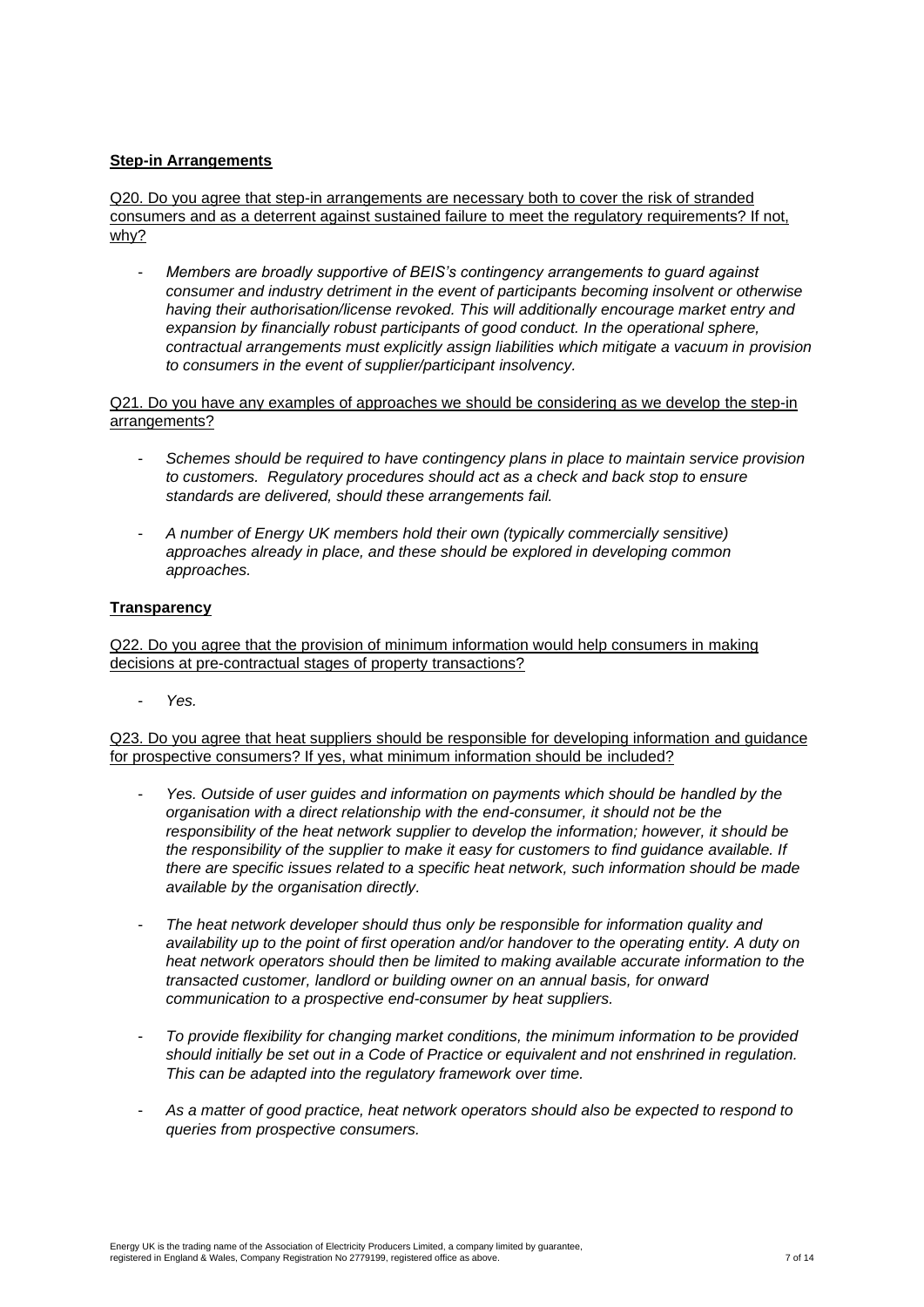Q24. How can we ensure new consumers receive or have access to information about the heat network before moving into the property?

- *One idea could be for a mandatory procedure, with sanctions for non-compliance, for ensuring that buyers are fully informed before they have invested in the property. This must include any potential improvements or amendments to their system for which they may be expected to pay.*
- *Obligations could be placed on estate agents or equivalent actors to ensure appropriate information is delivered to customers at the point of sale.*
- *Gas and electricity customers are offered a plethora of quick and easy means by which to compare deals with alternative suppliers. Despite heat network customers being unable to switch provider, they still have an equal right to make comparison with other heat networks and look to secure a good deal.*
- *Measurable performance indicators and minimum standards for service quality are thus very much welcomed and heat network users should be fully informed of such, including comparative information on customer service and delivery of supply. Note that the ADE concluded in their Shared Warmth publication, that price comparisons between networks were necessary and possible.*
- *In cases of refurbishment or regeneration of estates, those already living in the property should be given an opportunity to make an informed choice about the heating system.*

Q25. Do you agree that the market framework should regulate and enforce the provision of information during residency?

- *Yes; this should be aligned with Heat Trust practices.*

# **Pricing**

Q26. Do you agree that the regulator should have powers to mandate and enforce price transparency? Can you foresee any unintended consequences of this?

- *Yes, it is imperative that heat charges are transparent and fair. Any future changes of price should be clearly displayed by means of publicly available information. A tool to allow heat customers to compare their heating costs against what they would have been charged if they had a gas boiler would we welcome.*
- *It could also be of value to include transparency over costs to network users, including unit cost and standing charges, which typically tend to be opaque.*
- *It must be borne in mind that given the quite measurable differences between some Heat Networks, direct price comparison may be misleading. As such, it is important that the regulator develops an appropriate methodology to compare and investigate prices, involving all the relevant stakeholders. There will also need to be a consideration of how consumers are made appropriately aware where direct price comparisons would not be correct.*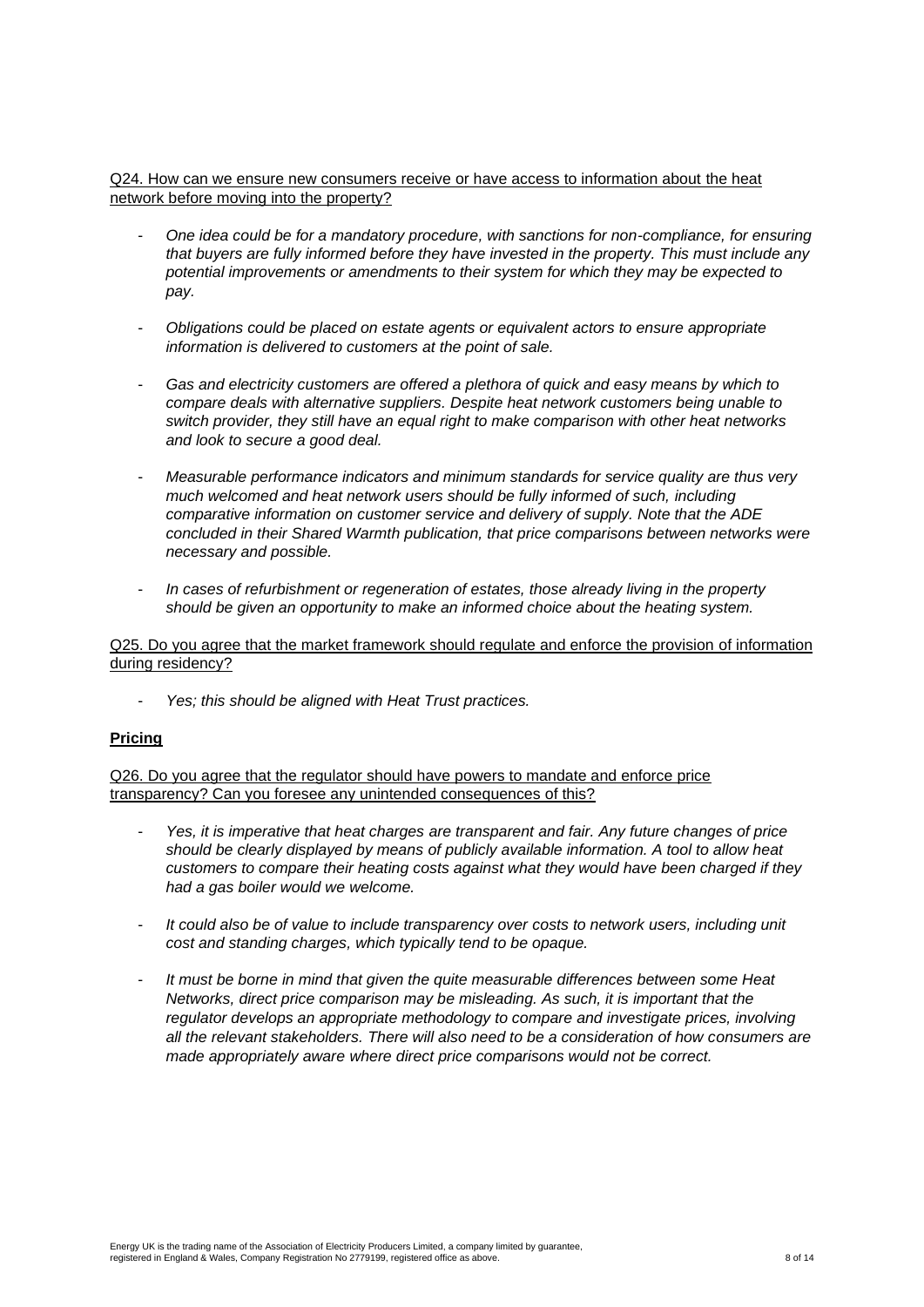Q27. What are the current barriers to publishing and maintaining accurate information on fixed charges, unit rates and tariffs? What are the main reasons for information on pricing not being available at present?

- *Schemes have historically been funded under various models making price comparison between schemes sometimes meaningless and/or misleading. For example, where scheme costs are included in the base property price, the resident's charges would only need to cover Opex and Repex. Where the scheme costs are not included in the base property price, the initial Capex will be recovered from consumer charges, akin to charges levied for other services in leasehold properties.*
- *Schemes dependent upon many connected buildings, multiple clients and uncertain future connections need to retain flexibility of charges and payments in order to secure investment, protect commercial confidentiality and maintain competitiveness.*
- *Whilst publishing accurate information on fixed charges, unit rates and tariffs for small scale static schemes may be able to deliver the twin goals of consumer benefit and competitiveness, for large schemes that grow out over time, the pursuit of this consumer benefit risks being to the fatal detriment of commerciality, growth and upfront investment.*

Q28. Do you agree that there should be clear, consistent rules on what costs should be recovered through fixed and variable charges?

- *Yes. If rules are to be pursued, they should be principles-based and proportionate, allowing for different charging structures, amenable to differing scheme models. Energy UK would note the need for caution against the imposition of prescriptive mandatory rules, as each heat network may have different requirements and therefore develop tariffs in differing ways.*
- *In the near term, therefore, guidelines and best practice would be more appropriate and would help harmonise the way tariffs are structured. In turn, this would provide the opportunity for operators and suppliers to be held to account for any departure from best practice by consumers, consumer bodies and/or any regulator.*

Q29. Do you agree that the regulator should have powers to undertake investigations on pricing and to enforce directions and remedy actions, where there is sufficient evidence that these could lower prices for consumers?

- *The immediate focus should ideally be on assessment of the new price transparency standards which should drive unjustified high prices down. In addition, to compare prices in*  heat networks is very challenging and a strong methodology should be developed, involving *stakeholders.*
- *It is also worth noting that the CMA market study (2018) did not find evidence of market wide consumer detriment related to pricing; rather some individual private networks were highlighted. Most heat network customers pay less or the same as conventional gas heating customers.*
- *Separately, the regulator will need to review what the arrangements will be for existing networks. Where full transparency was provided at property transaction, agreed prices should not be undermined by retrospective application of the regulations.*
- *Accepting the need for price flexibility to allow investors to take a blended portfolio approach to opportunities; any grounds for potential intervention will always need to be robust, published and kept under review.*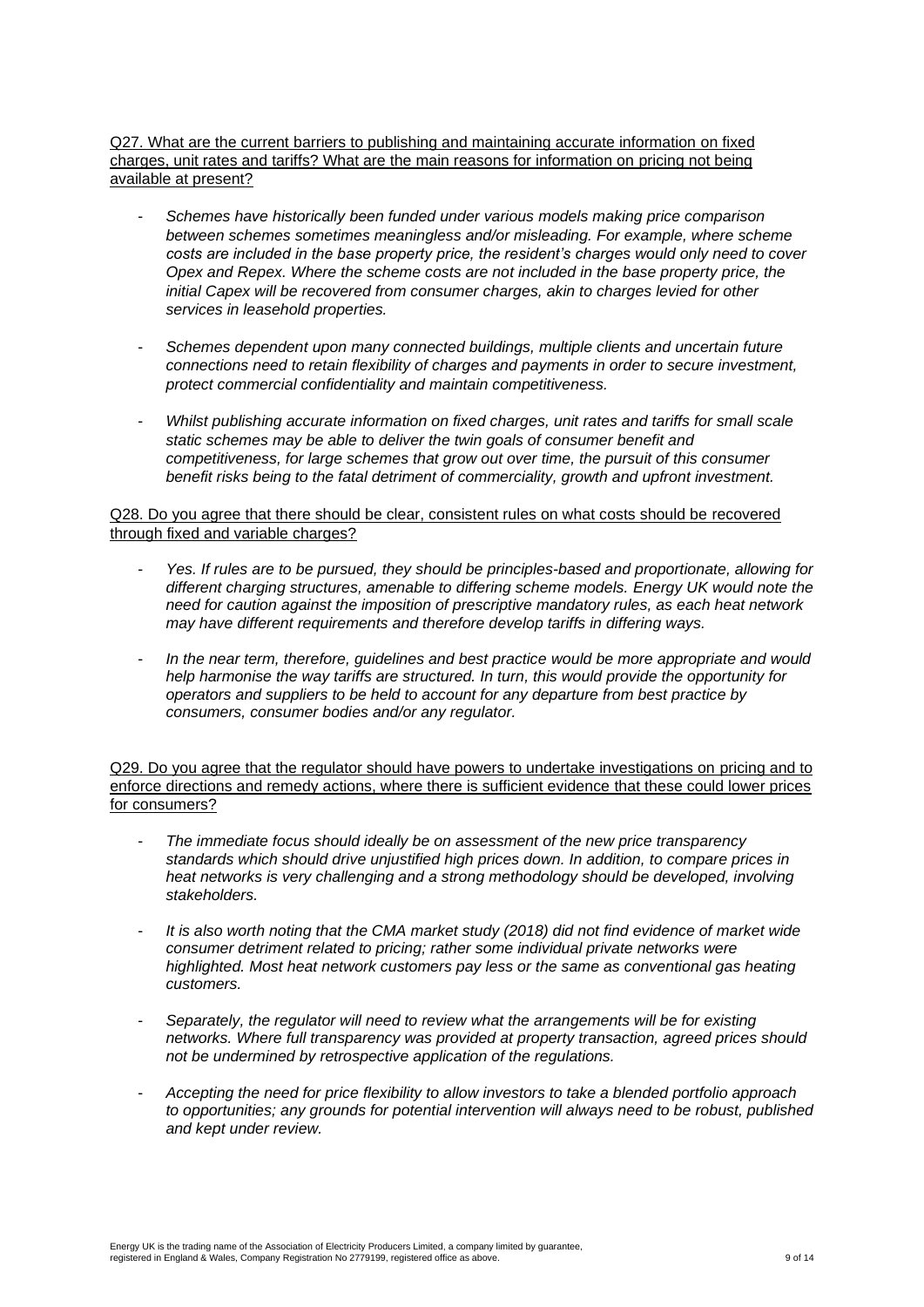Q30. Do you agree that price regulation in the form of a price cap or regulation of profits should not be implemented at this point in time? Please explain your answer.

- *Yes. Harsh pricing controls can be avoided by emphasising transparency of energy bills and collecting tariff and profit/loss data via mandatory reporting.*
- *Again, note that no evidence of market wide overpricing has been detected (see above in response to Q. 29).*

Q31. What might cause price regulation to become an appropriate intervention in future? What evidence would be required to demonstrate this?

- *The CMA would determine if such an intervention should be considered in future. See response to Q. 29.*
- *However, this should be not limited to but including excessive profits and high consumer prices relative to relevant counterfactuals.*

## **Quality of Service Standards**

Q32. Do you agree that consumers on heat networks should have comparable levels of service and protection as consumers in other regulated utilities? How do we ensure the associated compliance costs of such protections remain proportionate?

- *Yes; insofar as comparability is appropriate. Energy UK believes it would be in customers' best interest if standards similar to those of the regulated utilities were adapted for heat networks – bespoke for the heat network industry.*
- *The regulator should add to existing impact assessments to produce a granular view of associated compliance costs for individual regulations or suites of the same. Members would recommend this to be a BAU practice for the development of regulation.*

Q33. Do you agree that minimum standards should be outcome-based to allow the regulator scope to implement these flexibly and proportionately depending on the size and nature of different schemes? Are there other ways these outcomes could be achieved?

- *Whilst there is broad understanding that this is an appropriate system for minimum standards, there are some concerns the market is not fully prepared to take those on. In the case of a developing market, more ambiguous output-based standards can less helpful, but in future we expect that to become appropriate.*
- *At this stage in market maturity, it is important to aim for a system of well-defined minimum standards that are equally applicable to prescribed economic actors in the heat networks industry, relevant to their activities but regardless of size and nature.*

### **Technical Standards**

Q34. Do you agree that all new schemes should be subject to minimum technical standards (once developed), given the potential impact on system performance and end consumers?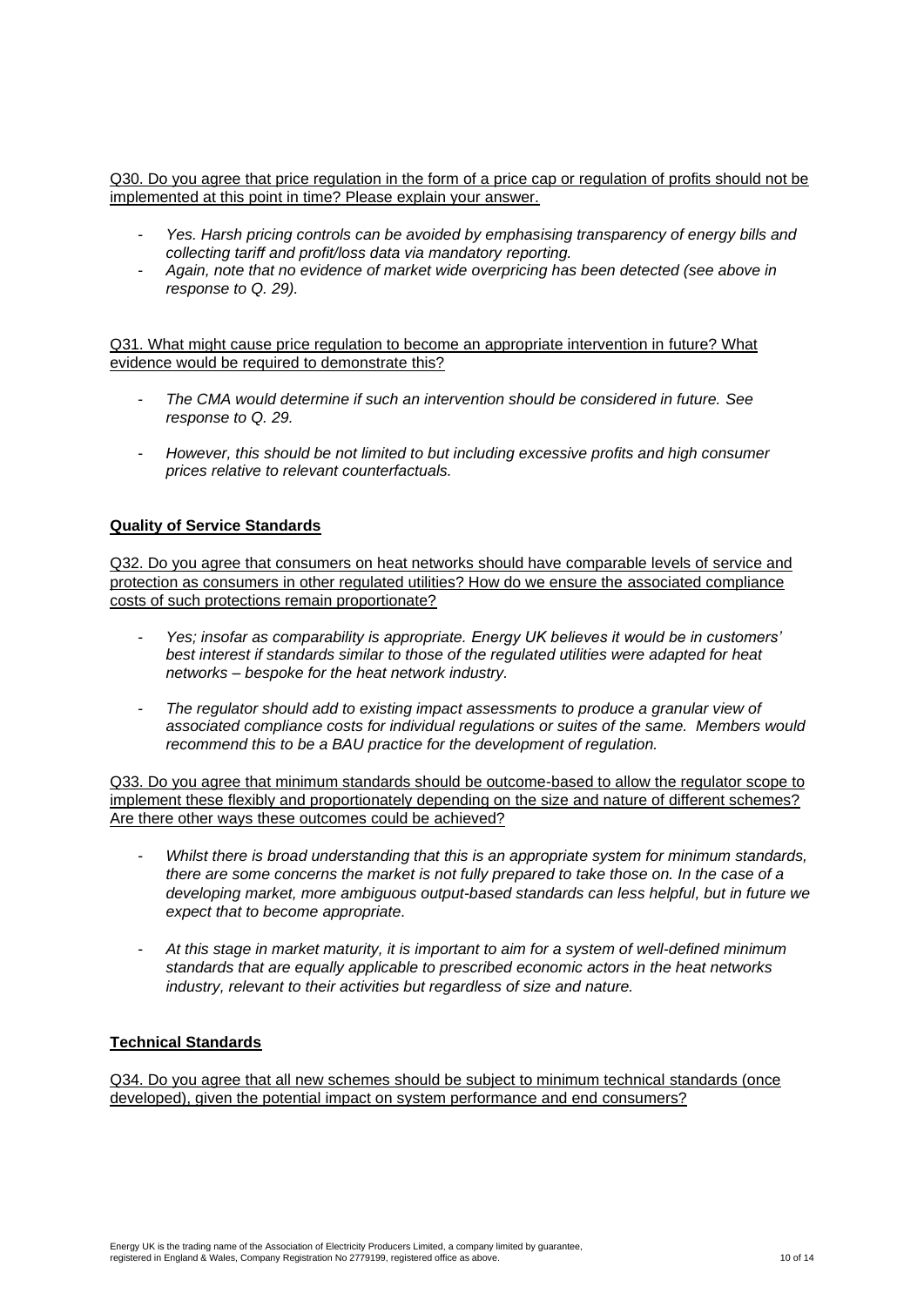- *Minimum technical standards, appropriately measured, are critical to ensure quality and efficiency in network operation. However; where possible, they should allow for some flexibility to ensure a set outcome.*
- *There is support within the membership for the use of the ADE-CIBSE CP1 Code of Practice for the UK, as a starting point/framework for such.*

Q35. How could we ensure the impact of minimum technical standards on new small communal networks is proportionate?

- *Standards should be outcomes-based.*

Q36. Do you agree that regulated entities should demonstrate they are compliant through an accredited certification scheme?

- *Yes.*

Q37. What do you consider to be the most appropriate approach to setting the technical standards?

- *An industry-led approach would be most preferable. Technical standard are an essential element to guarantee the future quality of the services to customers. Therefore, so as to ensure high quality of the design and build, it would be desirable to develop standards beyond the current CP1.*

# **Rights and powers**

Q39. Do you agree that a (licensed) heat network entity should be classified as a statutory undertaker?

- *Yes, Energy UK welcomes this proposal and adherence to a key ask of the sector.*

Q40. Do you agree that the proposed rights and powers should be given to heat network entities which meet the terms of our proposed licensing system?

- *Yes* 

Q42. What impacts will the proposed rights and powers have on the development and extensions of heat networks? And what impacts do you think these rights will have on the operator's ability to maintain and repair heat networks?

- *Reduction of development costs and timescales. For extensions this is particularly useful to facilitate the ongoing expansion of heat networks.*

# **Access rights**

Q43. Do you agree that licensed heat network entities should be granted statutory access rights?

- *Yes. If heat networks are to see similar successes as other utilities. ESCo's and heat network developers will require the same street work and access rights.*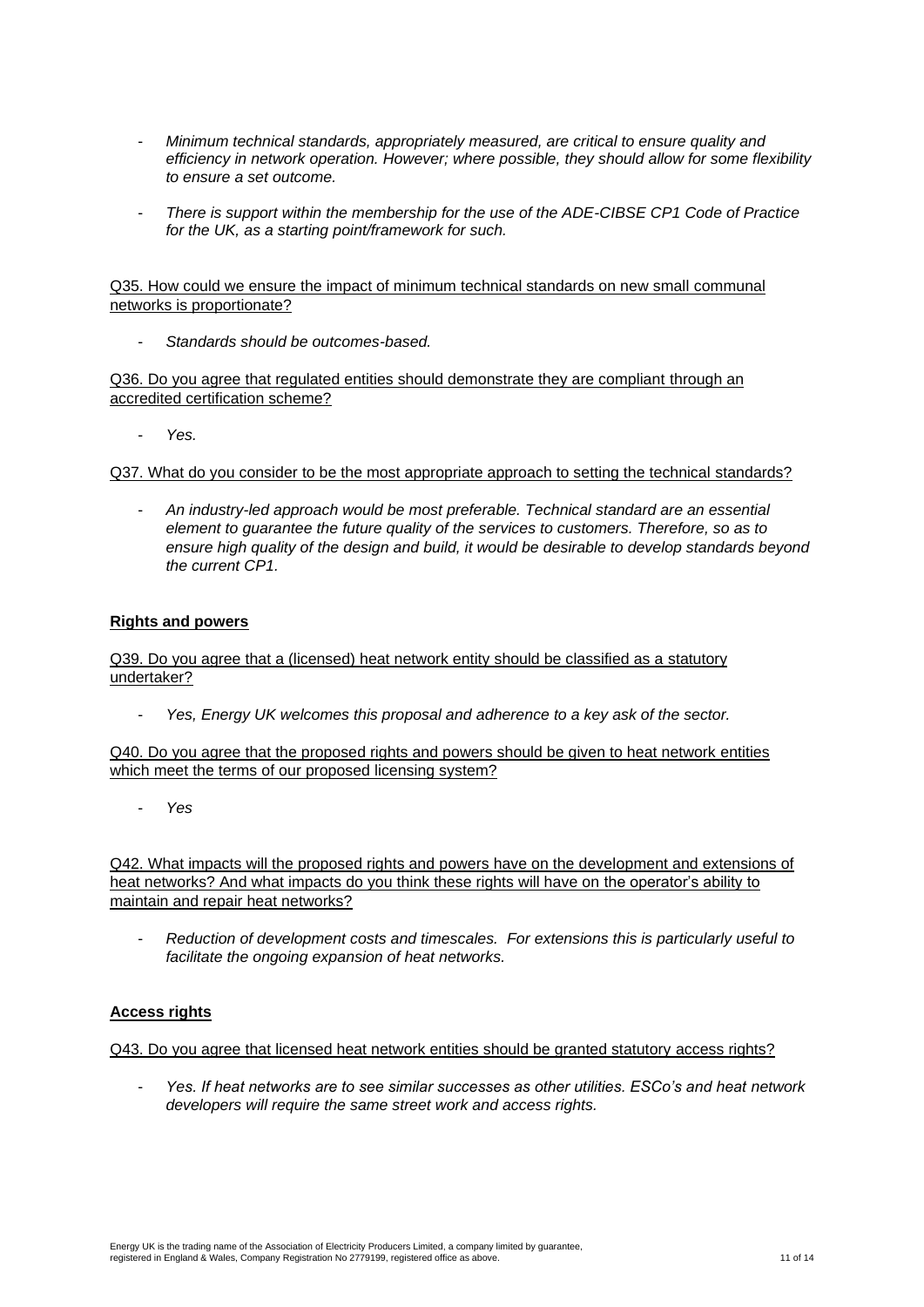Q44. Do you agree that the process should be similar to that for electricity and gas companies, in that the licensed heat network entity will have to make an application to the responsible minister for the easement and that any compensation arrangements will be determined by the Tribunal Service?

- *Yes.*

## **Rights to lay pipes under the roadway**

Q48. Do you agree that heat networks should be given equivalent powers to other utilities to install and keep heat network pipes underneath roadways? Are you aware of any potential unintended consequences?

- *Yes.* 

## **Permitted development**

Q49. Do you agree that licensed heat network developers should be granted permitted development powers similar to other statutory undertakers? Are you aware of any potential unintended consequences?

- *Yes. This will largely support de-risking of investments.* 

Q50. In addition to permitted development rights specified (install or replace pipes or electricity cabling; erect small temporary structures and small ancillary buildings, machinery or apparatus), are there any other activities to which a permitted development right should apply?

- *Yes, for example, an extension of energy centres.*

### **Consultation rights**

Q51. Do you agree that the administrative burdens of being statutory consultees would be disproportionate for heat networks?

- *No. Organisations with capacity to establish networks should have sufficient resource to evaluate consultations in their interests.*
- *Note that Trade Organisations can contribute to support responding parties and facilitate group responses by participants where appropriate.*

### **Linear obstacle rights**

Q53. Do you believe that licensed heat network developers should be given equivalent rights to cross linear obstacles? Can you provide examples of where such rights would be beneficial to heat network development?

- *Yes.* 

### **Decarbonisation of heat networks**

Q54. Do you agree that consumers should have access to information on the energy performance and percentage of low-carbon generation of their network?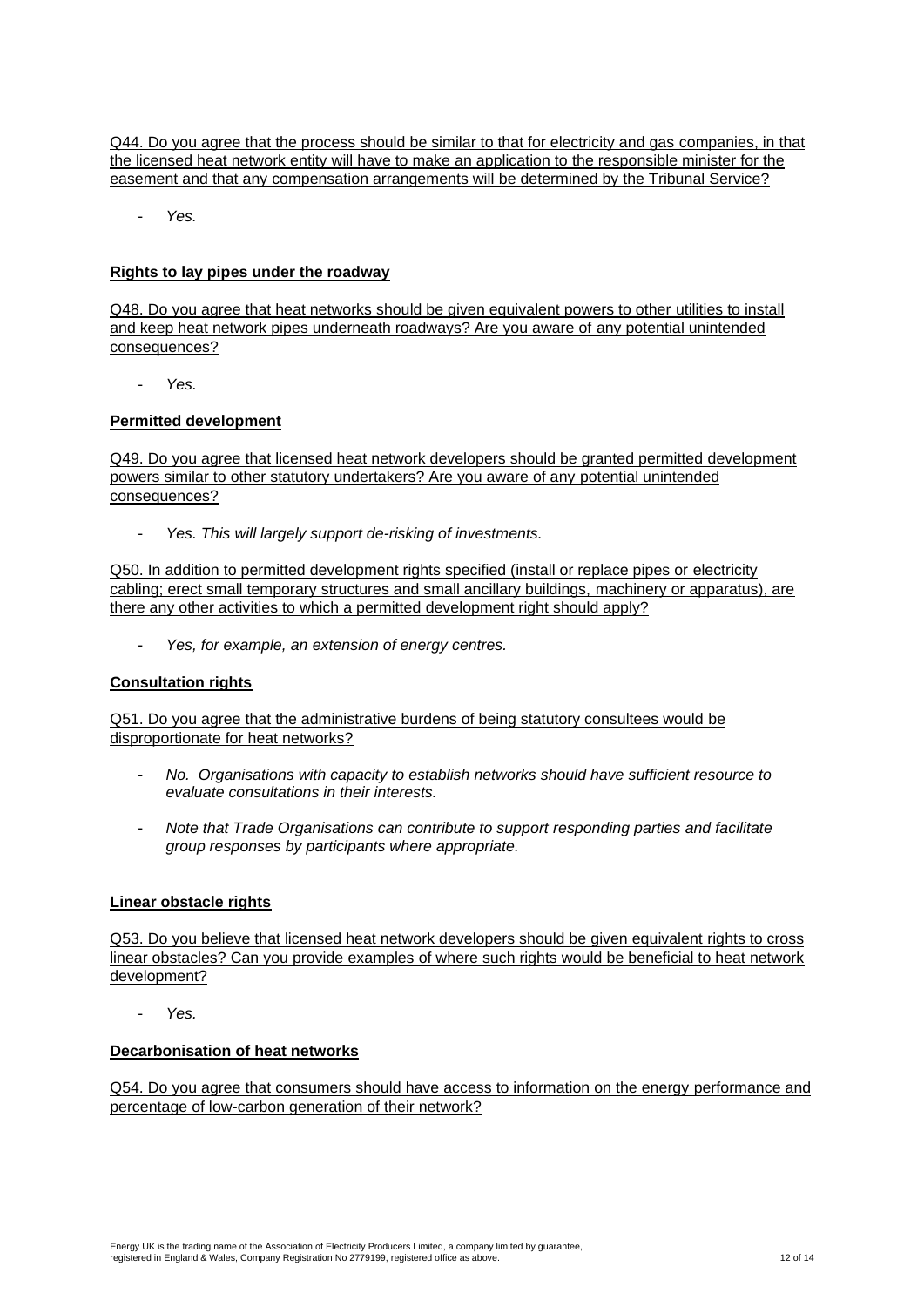- *Yes, particularly in light of recent research highlighting the general lack of consumer awareness with regards to the efficiency and 'green-compatibility' of their heating.*
- *This will additionally serve the broader promotion of the carbon reduction benefits of heat networks. Regulation in this regard should be outcome based to target broad understanding of relevant performance, rather than prescriptive.*
- *It is worth noting, however, that this is an area where accurate comparisons across sites can be difficult to achieve and could potentially lead to misinformation amongst the customer base and other stakeholders if the information is not sufficiently precise and compared appropriately.*

Q55. Do you agree that regulation is necessary to encourage decarbonisation of heat networks over the period to 2050? Are there alternative means by which government could act to support the decarbonisation of heat networks?

- *Yes. It should, however, be noted that this is but one of many ways in which this can be achieved. The changes to the Building Regulations and the Future Homes Standard for new build homes are welcomed in encouraging low carbon heating sources to be used as the primary energy source in new networks connecting to new developments from 2025. A maximum carbon emission standard that larger district heating networks would have to adhere to would also be welcomed.*
- *Although the Future Homes Standard proposals are broadly welcomed as above, over 90% of existing UK heat networks are gas fired at present, due to the higher up-front capital cost of installing low-carbon technologies. Despite the potential for a maximum carbon emission standard in the future and contemplation of amending the Environmental Permitting Regulations to ensure waste-heat sources connect to heat networks where reasonably feasible, this does not address the problem of the majority of heat networks still running on natural gas.*
- *There is broad consensus that heat networks need to deliver low carbon heat and keep at pace with changing markets, and there are many tools which can be utilised to achieve this. Some members advocate application of spend and taxation as the most efficient option, as opposed to sector regulation which could hamper competitiveness of heat networks compared to stand-alone solutions.*
- *Another efficient option would be to allow Local Authorities to define local carbon trajectories, such that it would be possible to consider different circumstances and leverage local renewable sources.*
- *It will be imperative for government and the regulator to balance taxation, spend, regulation, policy and legislation in order to ensure it is achieving the transition at the lowest cost to consumers and in the most effective, efficient way.*
- *Ultimately, the best course of action would be to take this forward through a more rounded consultation that examines all the options and costs and benefits of each solution.*

# **Waste-heat sources**